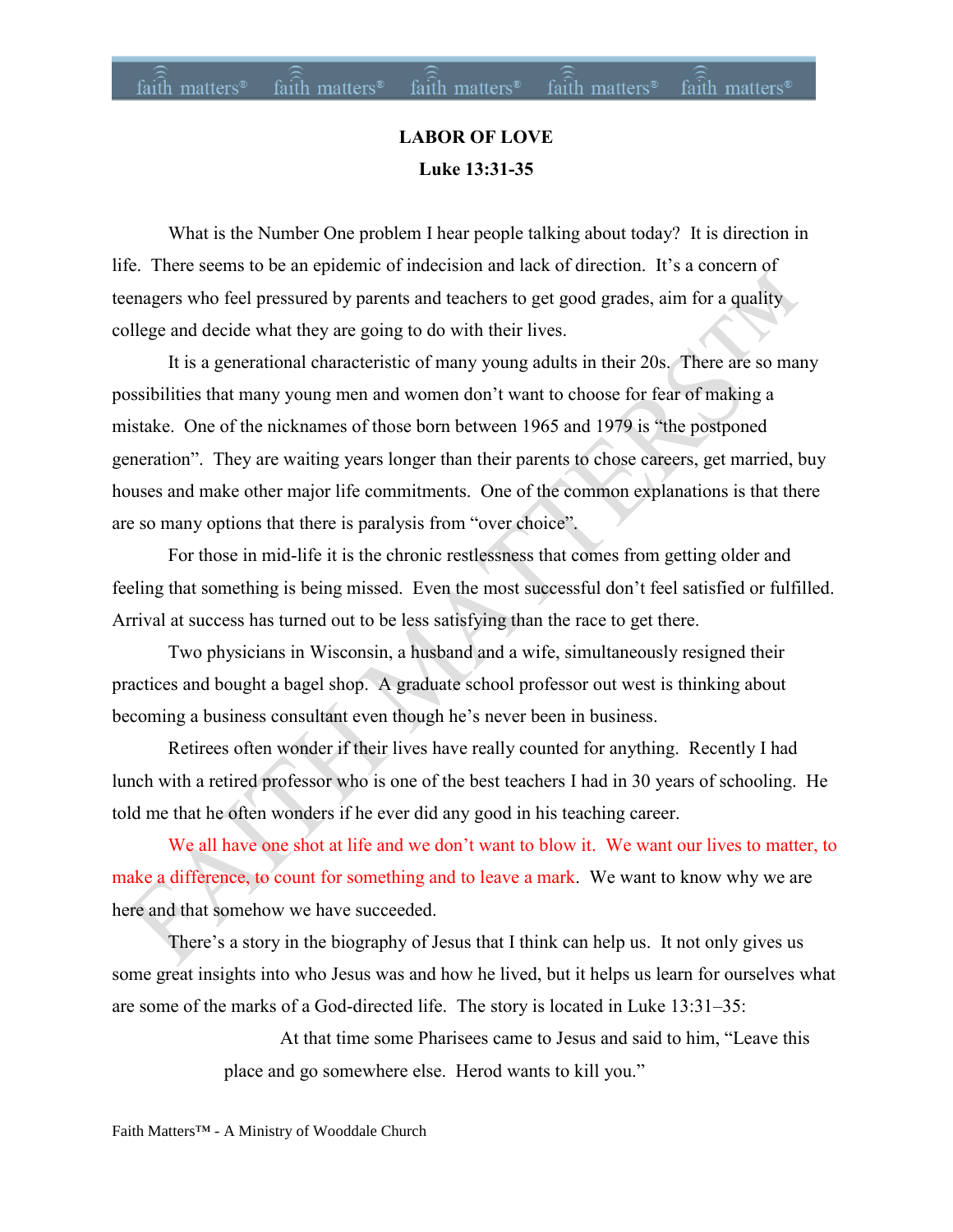### $fa$ ith matters<sup>®</sup> faith matters<sup>®</sup> faith matters® faith matters<sup>®</sup> faith matters<sup>®</sup>

He replied, "Go tell that fox, 'I will drive out demons and heal people today and tomorrow, and on the third day I will reach my goal.' In any case, I must keep going today and tomorrow and the next day—for surely no prophet can die outside Jerusalem!

"Oh Jerusalem, Jerusalem, you who kill the prophets and stone those sent to you, how often I have longed to gather your children together, as a hen gathers her chicks under her wings, but you were not willing! Look, your house is left to you desolate. I tell you, you will not see me again until you say, 'Blessed is he who comes in the name of the Lord.' "

In Jesus' life we see that the first mark of a God-directed life is to know the goal. If you don't know where you're going in life, it's pretty tough to figure out how to get there. Jesus knew where he was going to the point that he could say in verse 32 that he planned to reach his goal in three days: "I will drive out demons and heal people today and tomorrow, and on the third day I will reach my goal." His clear sense of goal helped him make very difficult decisions.

Jesus clearly distinguished between long and short-term goals. He knew that he had been sent from heaven to earth to die for human sin and reconnect us to God. However, he broke down his ultimate goal into one, two and three day goals. He knew that to get where God wanted him to go he needed to chase out demons and heal people first.

It is very much the same with us. If we want God-directed lives than we need to have "God goals". We struggle day in and day out trying to get the big goal at the end of life that we're supposed to accomplish, but we neglect the one, two and three day goals because we think that the ultimate goal will determine what is immediate. Deal with the short-term goals for God—for the next 24 to 72 hours—and you'll make significant progress toward long-term goals.

The second mark of a God-directed life is to do what God asks. That's what Jesus did. He was sensitive to God's present expectations. In this case what God was asking him to do was to chase out demons and to heal sick people.

Faith Matters™ - A Ministry of Wooddale Church One of my hobbies is collecting wisdom from other people's experiences. Lately I've been interviewing people who are now in their 70's, 80's and 90's whom I think have lived good and meaningful lives for God. I ask them to compare where they thought their lives were headed when they were younger to where life ended up when they grew older. Almost all of them have told me that there wasn't a lot of correlation. They never fully dreamed or anticipated what God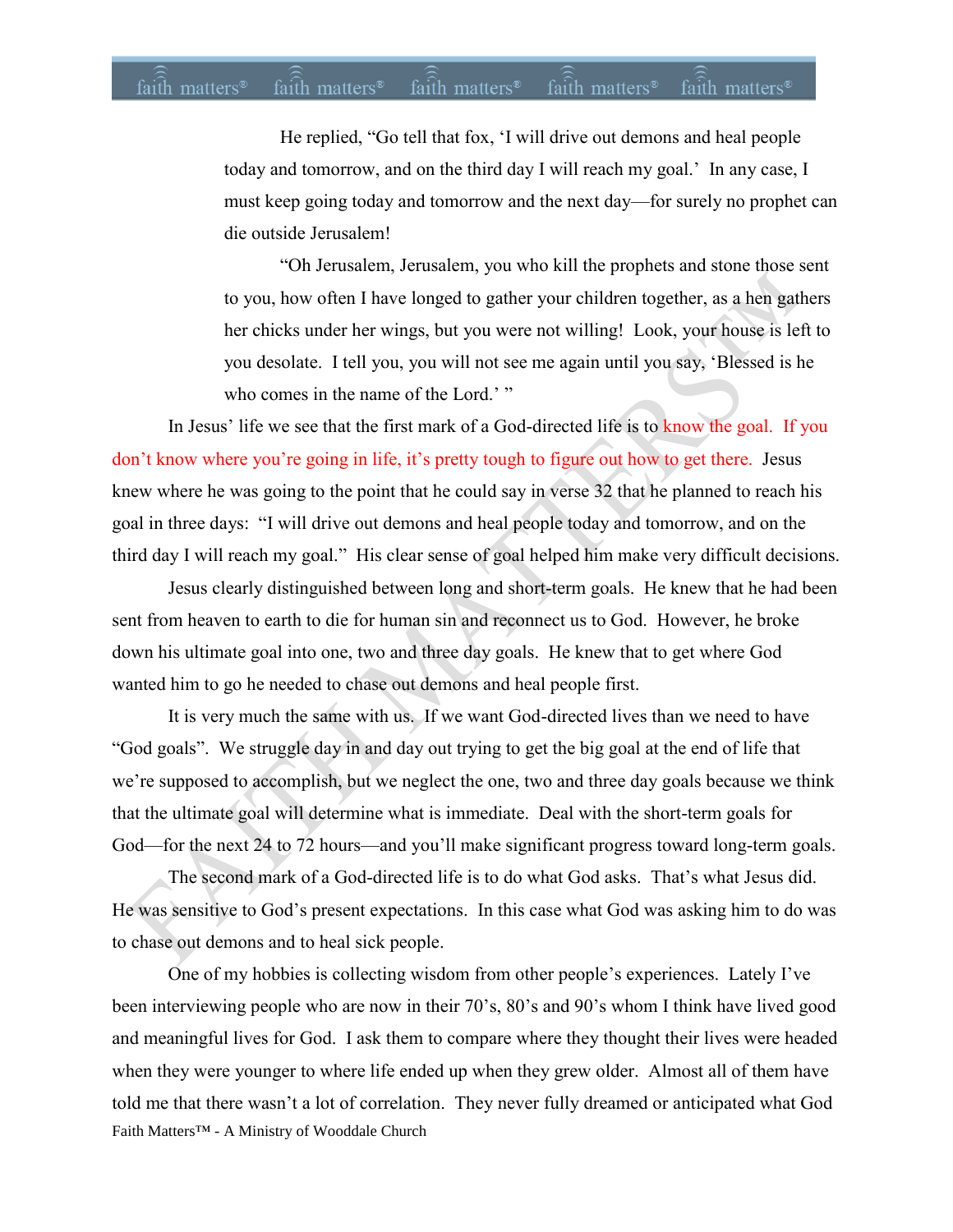## faith matters<sup>®</sup> faith matters<sup>®</sup> faith matters<sup>®</sup> faith matters<sup>®</sup> faith matters<sup>®</sup>

would do in their lives. Most seem quite surprised that their lives turned out better than they expected. No one has ever told me that they planned their lives and lived out the plan.

They talk about surprising opportunities that they never anticipated. And they tell about devastating disappointments. They detail marvelous ways God worked in their lives that didn't make sense at the time, but now from the vantage point later in life they can see the sense of it.

What I see the most in them is a willingness to do whatever God asked them to do at the time, whether they liked it or understood it or not. They obeyed God through lost jobs and new jobs, through births of children and deaths of spouses, through unexpected successes and indescribable failures.

What I've learned from these senior Christians is to do whatever God asks me to do at the time and not worry too much about whether or not it makes sense to me. Take one, two or three days at a time and leave the rest to God. It is a mark of the God-directed life.

The third mark of a God-directed life is a willingness to die for what is right. Unless a person knows what he is willing to die for, he may never figure out what he's living for.

Jesus was headed to Jerusalem to die. In a sense, that was the goal of his whole life. That's why he said, "I must keep going today and tomorrow and the next day—for surely no prophet can die outside Jerusalem!" Jesus was driven by a labor of love. He came to die on the cross for human sin. That directed and controlled everything else in his life.

Jesus' followers have picked up this same characteristic. In AD 55 there was a mounting persecution in the Roman province of Asia. The proconsul ordered the arrest of Polycarp, the Bishop of Smyrna. He was brought into the city arena where a large crowd screamed for his death. The proconsul felt sorry for the nearly 100-year-old Christian leader and offered him a deal. Silencing the crowd, the proconsul called out, "Polycarp, curse the Christ and live."

Polycarp answered, "Eighty and six years have I served him and he has done my no wrong. How then I can I blaspheme my king who saved me?"

The proconsul threatened to bring out the wild beasts and Polycarp told him to 'bring the lions." The proconsul threatened to burn him to death and Polycarp told him to "bring on the fire." Eventually he was burned at the stake. Before they lit the fire they brought out hammer and nails to nail him to the post so that he wouldn't run away, but Polycarp said, "You don't need the nails; I will stand here to die." So without the nails they lit the fire and Polycarp died.

Faith Matters™ - A Ministry of Wooddale Church Polycarp was committed to Jesus Christ and willing to die for what was right.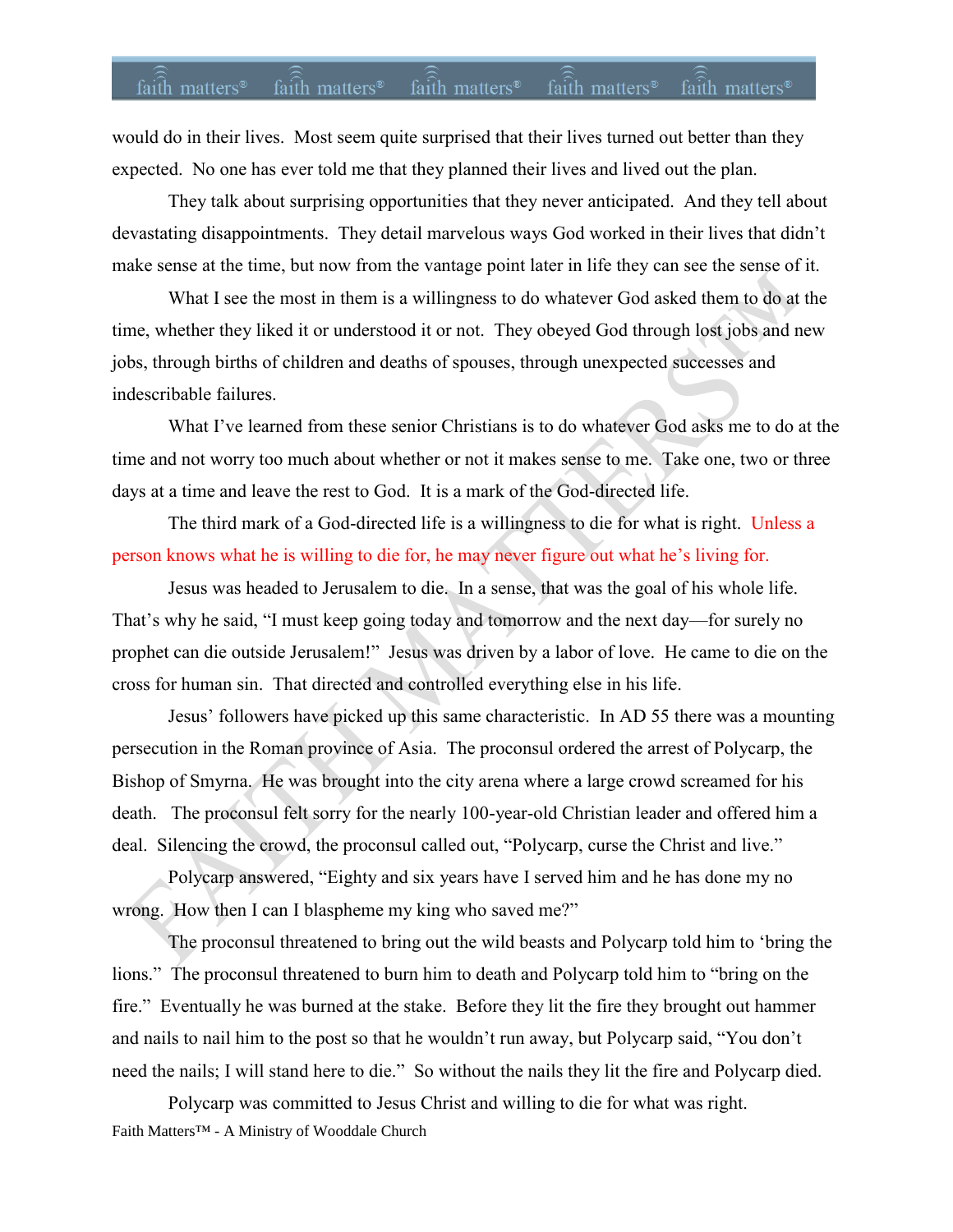## faith matters<sup>®</sup> faith matters<sup>®</sup> faith matters<sup>®</sup> faith matters<sup>®</sup> faith matters<sup>®</sup>

Most of us will never face a martyr's death. But that doesn't mean that the principle doesn't apply to us. In fact, we could argue that the principle is even more applicable in more routine situations. What would we be willing to lose our jobs for, break off an engagement for, lose a friendship over or break a business deal over? The real question is, "Are we absolutely committed to do what is right for God regardless of the consequences?"

The fourth mark of a God-directed life is that it is undeterred by human threats. Jesus was determined to do what God wanted him to do, even when threatened by Herod, the King of Galilee. It was Pharisees who warned Jesus, "Leave this place and go somewhere else. Herod wants to kill you."

Now that was a threat to take seriously because Herod was a powerful and wicked ruler. He had already killed Jesus' cousin, John the Baptist, by having his head chopped off and brought to a banquet. Jesus had to know that Herod wasn't afraid to kill him as well.

Some of us live our lives by responding to threats. If someone tells us what to do, writes an intimidating letter, makes a threatening phone call or otherwise pressures us to compromise, we all have to decide if we are going to be directed by God on the inside or threats on the outside. Those of us who are God-directed on the inside do what is right on the outside no matter how others behave.

There's an interesting story about a young man who applied to become a missionary. As part of the application process he had to go through an interview. He was told to arrive at the examiner's home at 5 a.m. It was a snowy morning but he arrived at exactly 5 a.m. and was escorted to the examiner's home office. After three hours the examiner walked in.

The first question the examiner, a retired missionary, asked the young man was, "Can you spell?"

"Yes sir," he replied.

All right, spell "baker".

The young man said, "B-A-K-E-R."

"Fine. Now do you know anything about numbers?" the examiner asked.

"Yes, sir; something."

"Please add two and two."

"Four," replied the candidate.

"That's fine. You may go.

Faith Matters™ - A Ministry of Wooddale Church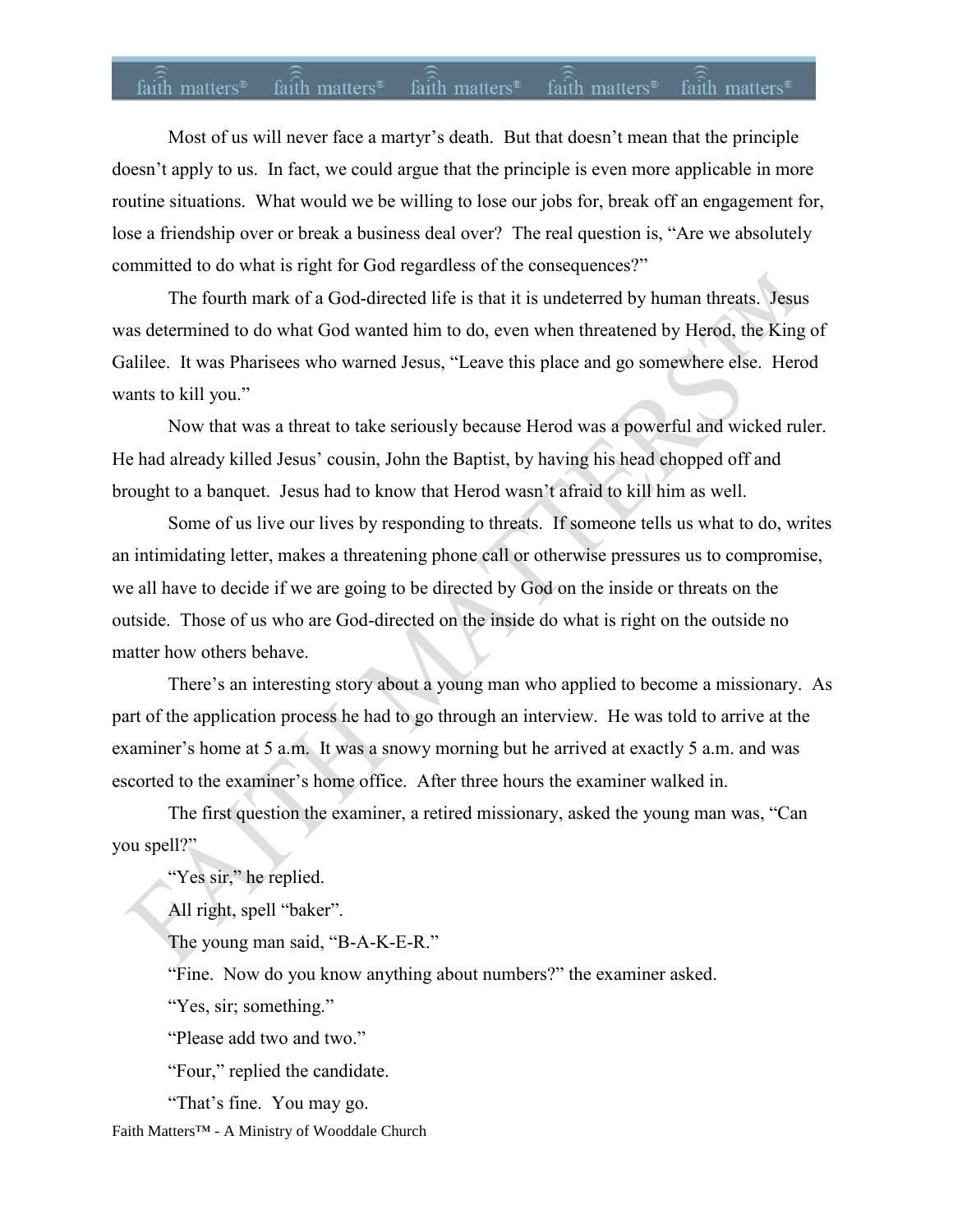### faith matters<sup>®</sup> faith matters<sup>®</sup> faith matters<sup>®</sup> faith matters<sup>®</sup> faith matters<sup>®</sup>

I'll give my report to the board."

If I were that candidate I would consider that threatening and inappropriate behavior not quite the risk of execution, but at least intimidating. But let me tell you what happened. The next day the examiner gave this report to the board:

> He has all the qualifications to be a missionary. First, I tested him on selfdenial, making him arrive at my house at 5 a.m. He left a warm bed and came out in the snow without any complaint. Second, I tested him on promptness. He arrived on time. Third, I examined him on patience. I made him wait three hours to see me. Fourth, I tested him on temper. He failed to show any sign of aggravation or anger at the delay. Fifth, I tested him on humility by asking him questions that a seven-year-old child could answer, and he showed no indignation. So, you see, I believe the candidate meets the requirements. He will make the missionary that we need.

This young Christian was God-directed on the inside rather than shaped by human threats on the outside. He was a whole lot like Jesus!

The fifth mark of a God-directed life is that it is unchanged by group pressure. This is different from threats that come from somebody who is in authority. This is the power of the crowd of people around us who want to shape and direct us, the people we hang out with.

In Jesus' case it was friendly Pharisees. Usually Pharisees weren't very friendly to Jesus and he often had harsh things to say about them. But these Pharisees seemed to be good guys. They warned Jesus about the threats of Herod and advised him to get out of town. Their strategy was to run away when trouble comes.

Jesus was set on his God-given goals. He wasn't calling for a vote or a public opinion poll. Even if his friends didn't like his decision or abandoned him Jesus wasn't going to get his directions from group pressure. God was his inner-compass.

People tend to go in one of two extremes. The one extreme is to flip-flop with everyone else's opinion and advice. These people consider God last and other people first. The other extreme is to stubbornly hold on to our own opinions regardless of what others say—often with little or no sensitivity to God and arrogantly not considering input from any other source.

Faith Matters™ - A Ministry of Wooddale Church Jesus was guilty of neither sinful extreme. He listened to others but he took his directions from God. He kept on course. He was unchanged by human pressure.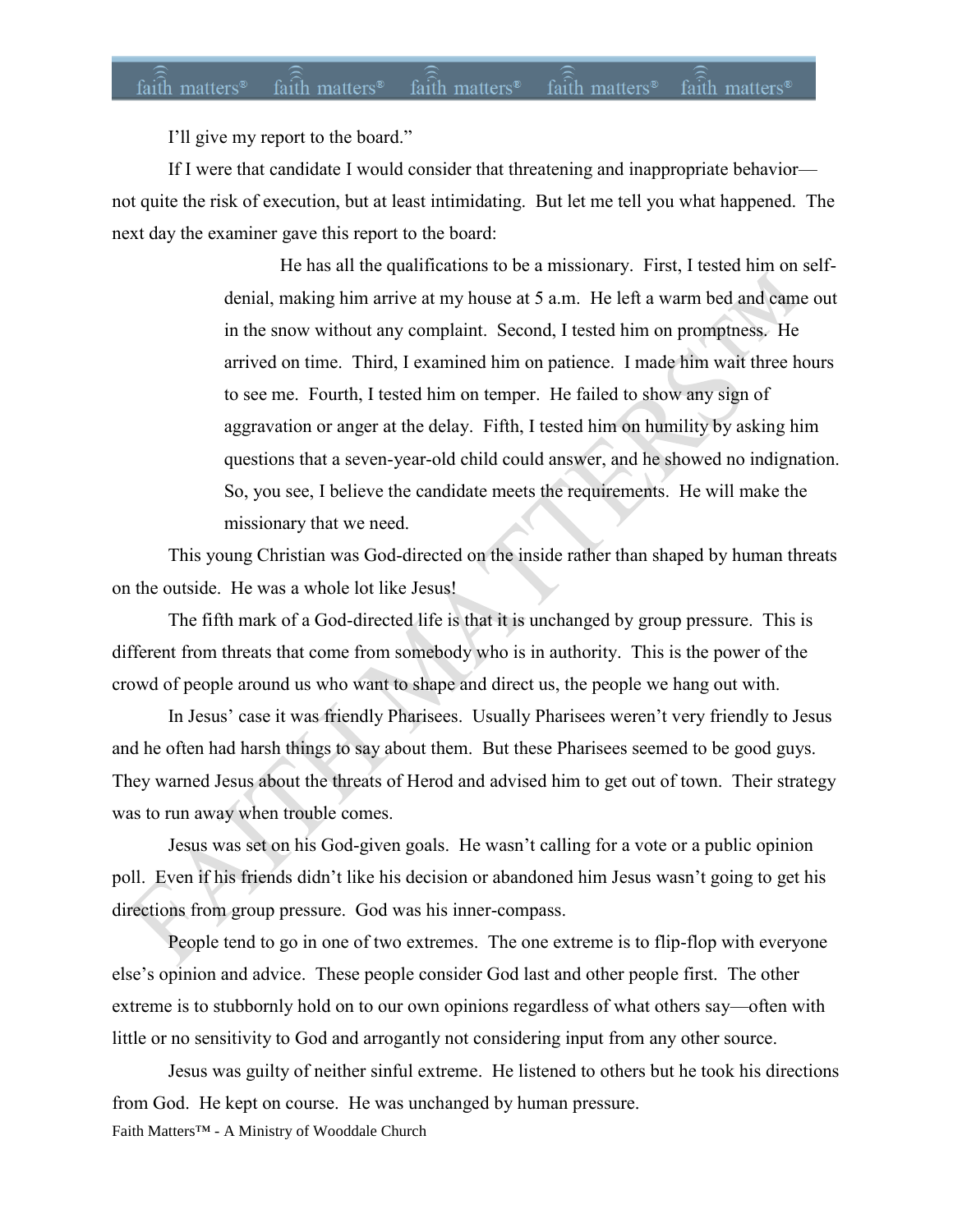## faith matters<sup>®</sup> faith matters<sup>®</sup> faith matters<sup>®</sup> faith matters<sup>®</sup> faith matters<sup>®</sup>

That's the way I want be. I want to be so God-guided in my soul that I don't easily cave in to group pressure. I don't want to be the kind of person who first reads the crowd and then decides which way to go. When God calls me to stand and fight, I want to stand and fight whether I feel like it or not. When God wants me to be quiet and take it, I want to be quiet and listen and go with what he says not with the group pressure around me.

Do we change? Of course we change, constantly. But it has to be the changes that God brings in our lives. We must not be changed by group pressure.

Last on the list of the marks of a God-directed life is a passion for people. Certainly that's what Jesus had. Let's look again at Jesus' words and try to hear his words and feel his emotions when he talked about the people of Jerusalem:

> "Oh Jerusalem, Jerusalem, you who kill the prophets and stone those sent to you, how often I have longed to gather your children together, as a hen gathers chicks under her wings, but you were not willing! Look, your house is left to you desolate. I tell you, you will not see me again until you say, 'Blessed is he who comes in the name of the Lord.' "

Jesus loved the people of Jerusalem. Even when they stoned the prophets of God, he still cared for them. When they rejected him and crucified him he still loved them with deep passion.

Jesus wasn't selfish. He was focused on the needs of others. He wanted the very best for people even when they repeatedly did not want God's best for themselves. He was heart broken by their spiritual rejection of God. He wept for the people of Jerusalem. He never gave up.

One of the clearest marks of the God-directed person is passion for people. You can't be directed by God and not have passion for people. By contrast, the person who is self-concerned, worried about her needs and what he wants is usually is not God-directed.

There is a strange irony here. The man or woman who agonizes over what to do with his or her life seldom finds meaning. However, the man or woman who seeks God's direction is more concerned about serving the needs of others and is usually the person most likely to find direction and meaning in his or her personal life. At least that's the way Jesus did it.

Our work is really important in our American culture. It's one of the primary ways we identify who we are. One of the first questions we ask is, "What do you do for a living?"

Faith Matters™ - A Ministry of Wooddale Church I wonder how Jesus would answer that question. He might say, "I make furniture. I'm a carpenter." Or he could say, "I am a teacher." But these probably wouldn't be his top answers.